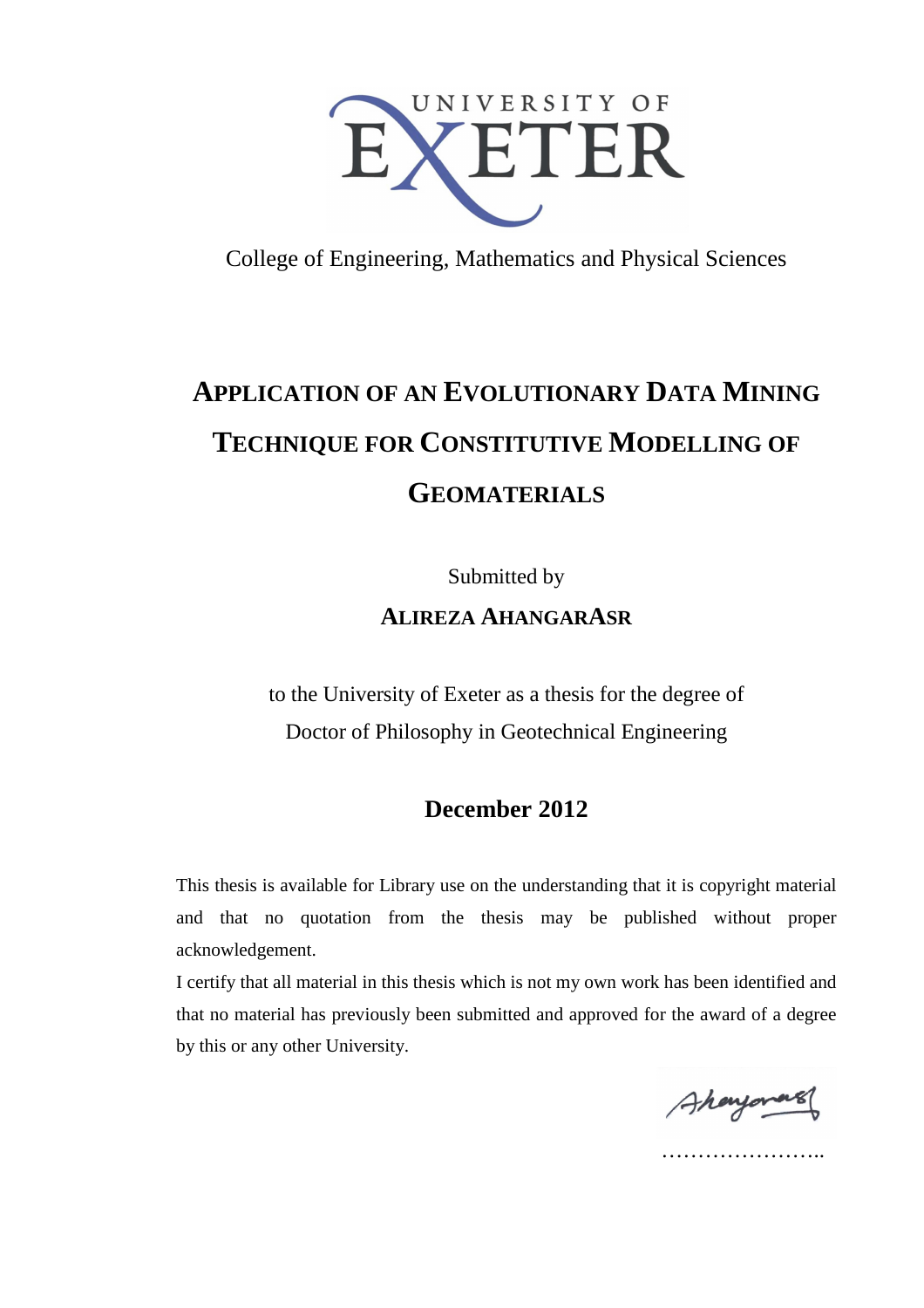#### **ABSTRACT**

Modelling behaviour of materials involves approximating the actual behaviour with that of an idealised material that deforms in accordance with some constitutive relationships. Several constitutive models have been developed for various materials many of which involve determination of material parameters with no physical meaning. ANN is a computer-based modelling technique for computation and knowledge representation inspired by the neural architecture and operation of the human brain. It has been shown by various researchers that ANNs offer outstanding advantages in constitutive modelling of material; however, these networks have some shortcoming. In this thesis, the Evolutionary Polynomial Regression (EPR) was introduced as an alternative approach to constitutive modelling of the complex behaviour of saturated and unsaturated soils and also modelling of a number of other civil and geotechnical engineering materials and systems. EPR overcomes the shortcomings of ANN by providing a structured and transparent model representing the behaviour of the system. In this research EPR is applied to modelling of stress-strain and volume change behaviour of unsaturated soils, modelling of SWCC in unsaturated soils, hydro-thermomechanical modelling of unsaturated soils, identification of coupling parameters between shear strength behaviour and chemical's effects in compacted soils, modelling of permeability and compaction characteristics of soils, prediction of the stability status of soil and rock slopes and modelling the mechanical behaviour of rubber concrete. Comparisons between EPR-based material model predictions, the experimental data and the predictions from other data mining and regression modelling techniques and also the results of the parametric studies revealed the exceptional capabilities of the proposed methodology in modelling the very complicated behaviour of geotechnical and civil engineering materials.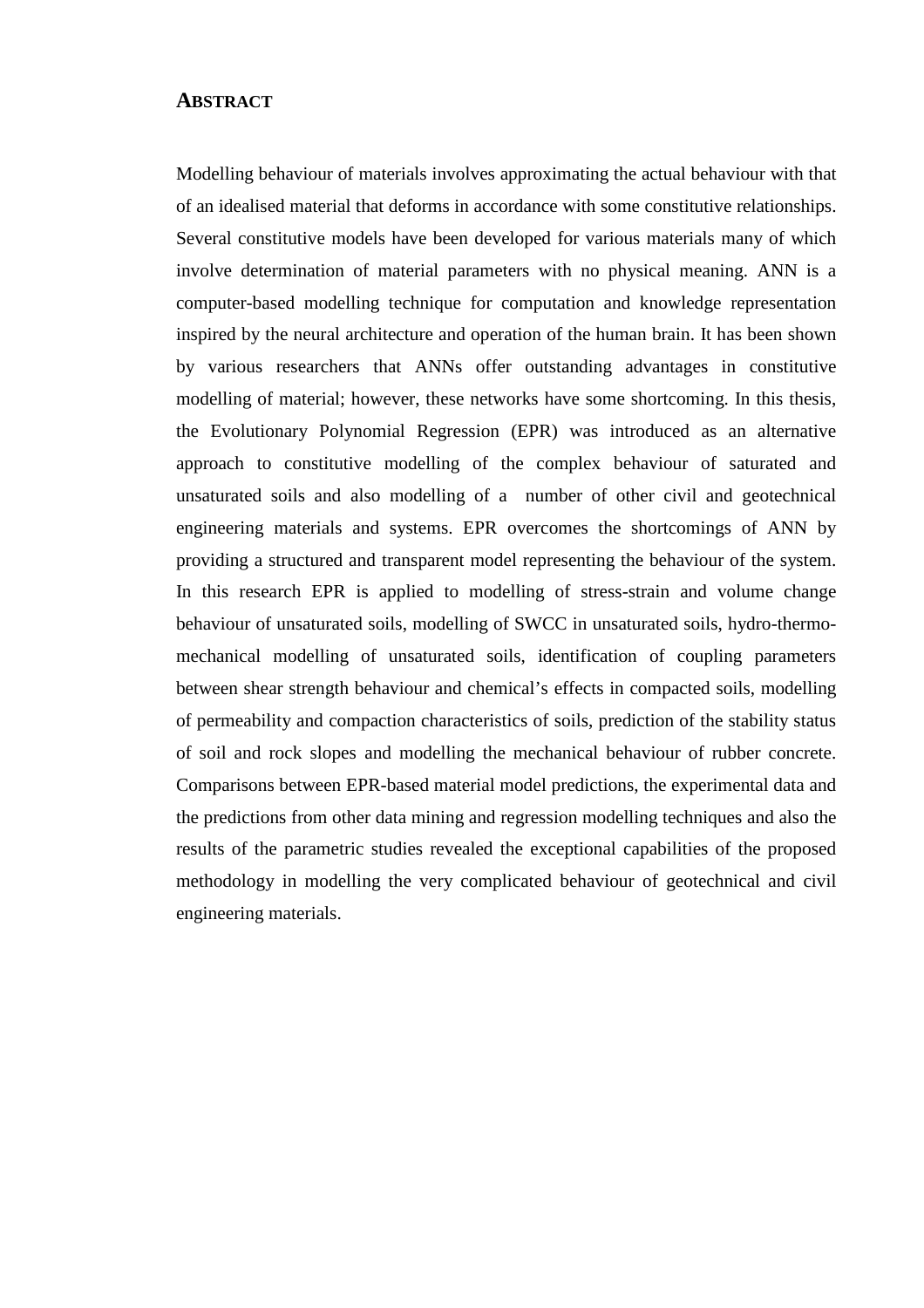## **TABLE OF CONTENTS**

| 1.1 |       |                                                                               |
|-----|-------|-------------------------------------------------------------------------------|
| 1.2 |       |                                                                               |
| 1.3 |       |                                                                               |
| 1.4 |       |                                                                               |
| 1.5 |       |                                                                               |
|     |       |                                                                               |
|     |       | <b>BASED ON DATA MINING TECHNIQUES</b>                                        |
| 2.1 |       |                                                                               |
| 2.2 |       |                                                                               |
| 2.3 |       |                                                                               |
|     | 2.3.1 |                                                                               |
|     | 2.3.2 |                                                                               |
|     | 2.3.3 | Application of neural network-based methods in material modelling-----8       |
|     | 2.3.4 | Neural network-based finite element and discrete element models---------8     |
|     | 2.3.5 | Rate-dependent NN-based finite element material modelling------------11       |
|     | 2.3.6 | Neural network-based constitutive modelling of FRPs -------------------13     |
|     | 2.3.7 |                                                                               |
|     | 2.3.8 | Neural network-based models for materials under cyclic loading--------13      |
| 2.4 |       | Auto-progressive and self-learning neural network and its application in      |
|     |       |                                                                               |
|     | 2.4.1 |                                                                               |
|     | 2.4.2 |                                                                               |
|     | 2.4.3 |                                                                               |
|     | 2.4.4 | Auto-progressive algorithm for rate dependant material models---------21      |
|     | 2.4.5 | Mathematics and information-based hybrid modelling framework------30          |
|     | 2.4.6 | Self-Sim approach for analysing a 3D problem-------------------------------31 |
| 2.5 |       |                                                                               |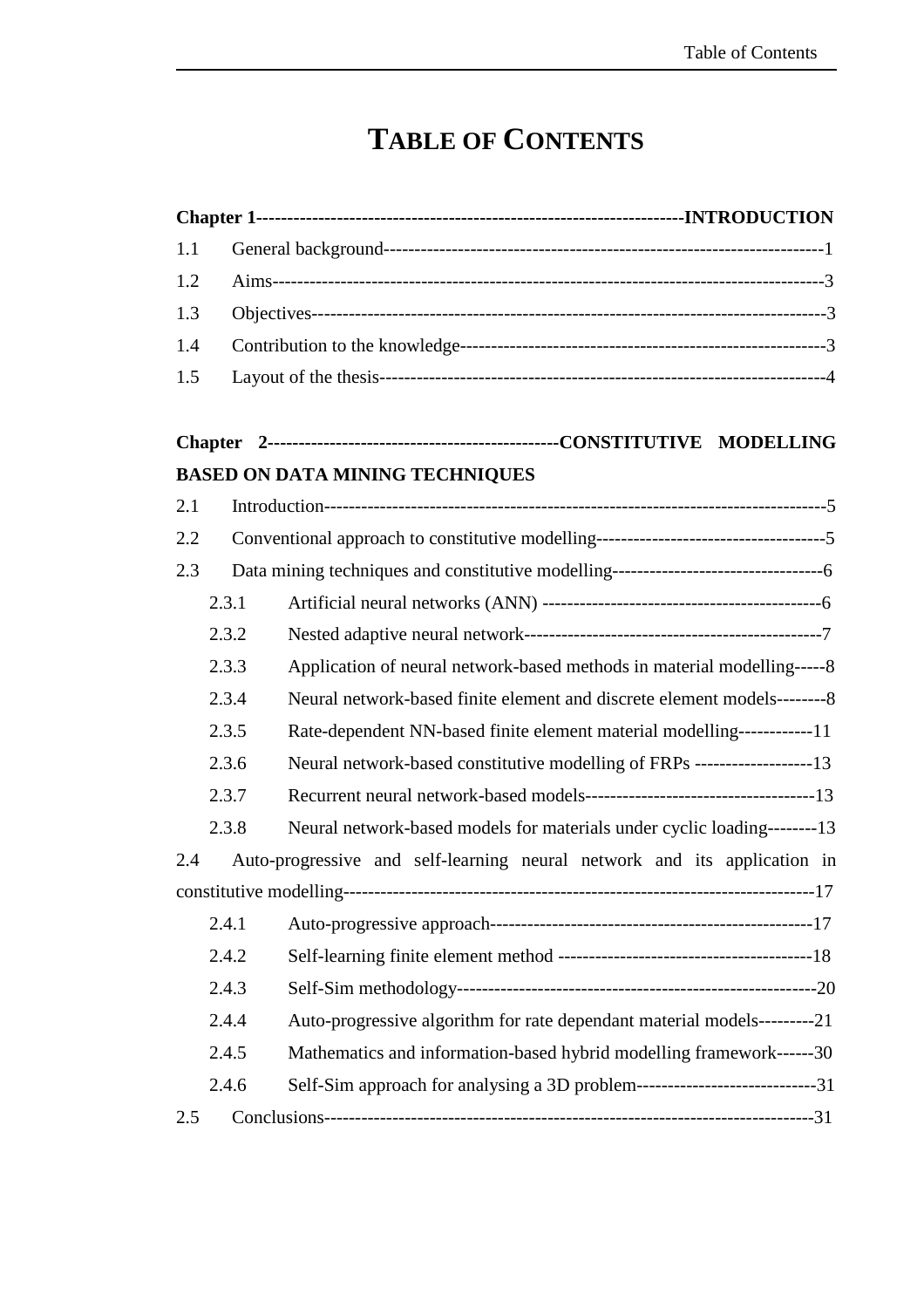|     |         | Chapter 3-----------------EVOLUTIONARY POLYNOMIAL REGRESSION (EPR)                      |
|-----|---------|-----------------------------------------------------------------------------------------|
| 3.1 |         |                                                                                         |
| 3.2 |         |                                                                                         |
| 3.3 |         |                                                                                         |
| 3.4 |         |                                                                                         |
|     | 3.4.1   |                                                                                         |
|     | 3.4.2   |                                                                                         |
|     |         | Evolutionary structural identification -----------------------------------36<br>3.4.2.1 |
|     | 3.4.2.2 |                                                                                         |
|     | 3.4.3   | Objective functions used in the evolutionary polynomial regression----40                |
|     | 3.4.3.1 |                                                                                         |
|     |         | 3.4.3.2                                                                                 |
|     | 3.4.4   |                                                                                         |
|     | 3.4.5   | Application of the EPR technique in modelling engineering problems-45                   |
| 3.5 |         |                                                                                         |

## **Chapter 4----------------------APPLICATION OF EPR FOR CONSTITUTIVE MODELLING OF SOILS**

| 4.1 |       |  |
|-----|-------|--|
| 4.2 |       |  |
|     | 4.2.1 |  |
|     | 4.2.2 |  |
|     | 4.2.3 |  |
|     | 4.2.4 |  |
|     | 4.2.5 |  |
|     | 4.2.6 |  |
|     | 4.2.7 |  |
|     | 4.2.8 |  |
| 4.3 |       |  |
|     | 4.3.1 |  |
|     | 4.3.2 |  |
|     | 4.3.3 |  |
|     | 4.3.4 |  |
|     | 4.3.5 |  |
|     | 4.3.6 |  |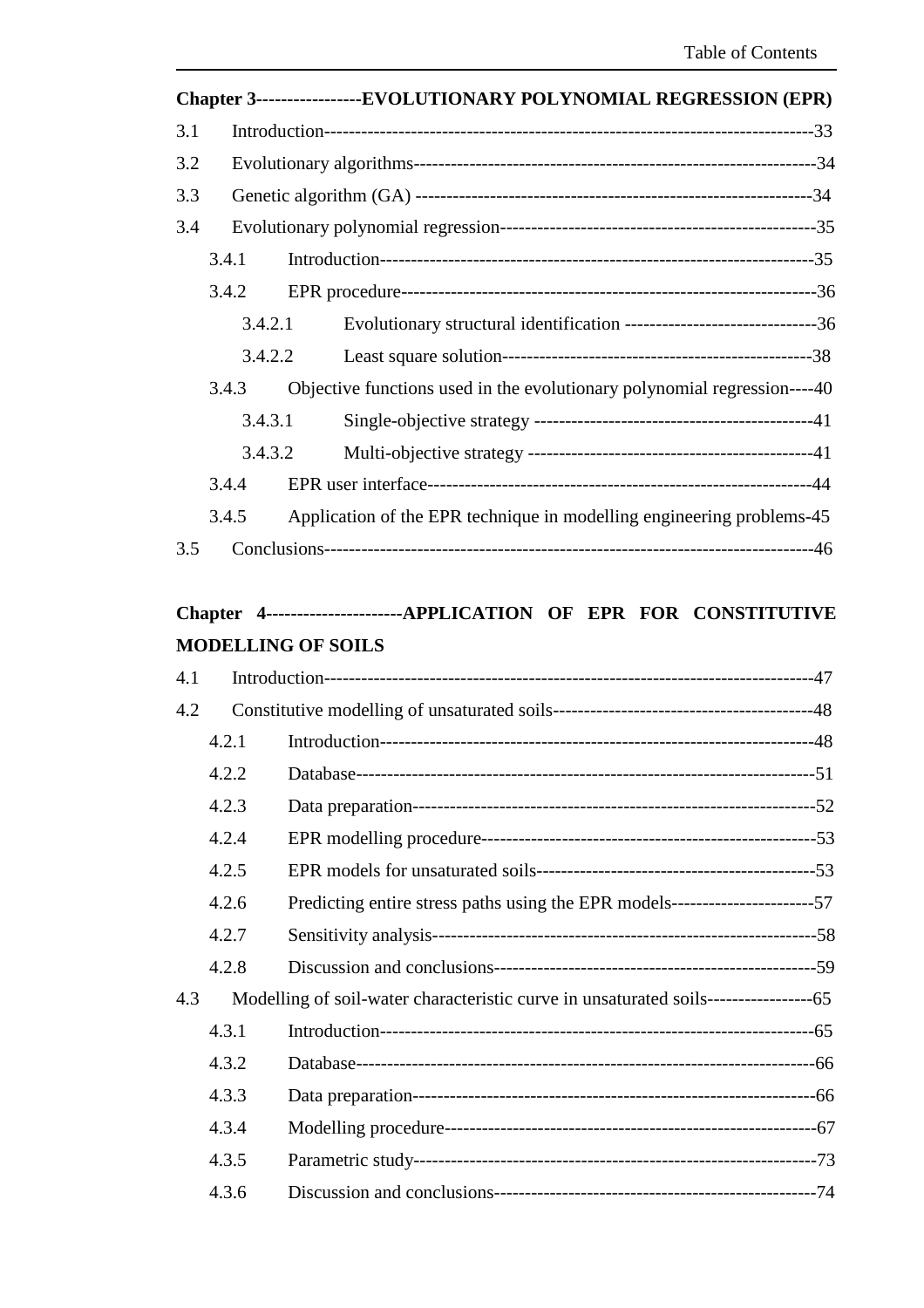| 4.4 |         | EPR modelling of thermo-mechanical behaviour of unsaturated soils------------81      |  |
|-----|---------|--------------------------------------------------------------------------------------|--|
|     | 4.4.1   |                                                                                      |  |
|     | 4.4.1.1 |                                                                                      |  |
|     | 4.4.1.2 | Effects of temperature on volume change behaviour-----------------81                 |  |
|     | 4.4.1.3 |                                                                                      |  |
|     | 4.4.1.4 | Effects of temperature on shear strength and stress/strain                           |  |
|     |         |                                                                                      |  |
|     | 4.4.1.5 | Hydro-thermo-mechanical models for unsaturated soils---------84                      |  |
|     | 4.4.2   |                                                                                      |  |
|     | 4.4.3   |                                                                                      |  |
|     | 4.4.4   | EPR models for shear strength and volume change behaviour of                         |  |
|     |         |                                                                                      |  |
|     | 4.4.5   | Predicting entire stress paths using the developed EPR models-----------99           |  |
|     | 4.4.6   |                                                                                      |  |
|     | 4.4.7   |                                                                                      |  |
| 4.5 |         | Stress-strain and volume change behaviour of granular soils----------------------109 |  |
|     | 4.5.1   |                                                                                      |  |
|     | 4.5.2   | Database and the parameters involved in development of the models-109                |  |
|     | 4.5.3   |                                                                                      |  |
|     | 4.5.4   |                                                                                      |  |
|     | 4.5.5   | Predicting entire stress paths using the EPR models------------------------120       |  |
|     | 4.5.6   |                                                                                      |  |
|     | 4.5.7   |                                                                                      |  |
| 4.6 |         | Identification of coupling parameters between shear strength behaviour and           |  |
|     |         |                                                                                      |  |
|     | 4.6.1   |                                                                                      |  |
|     | 4.6.2   |                                                                                      |  |
|     | 4.6.3   |                                                                                      |  |
|     | 4.6.4   |                                                                                      |  |
|     | 4.6.5   |                                                                                      |  |
| 4.7 |         |                                                                                      |  |
|     |         |                                                                                      |  |

## **Chapter 5----------------OTHER GEOTECHNICAL AND CIVIL ENGINEERING APPLICATIONS OF EPR**

| ັ້ |  |  |  |
|----|--|--|--|
|----|--|--|--|